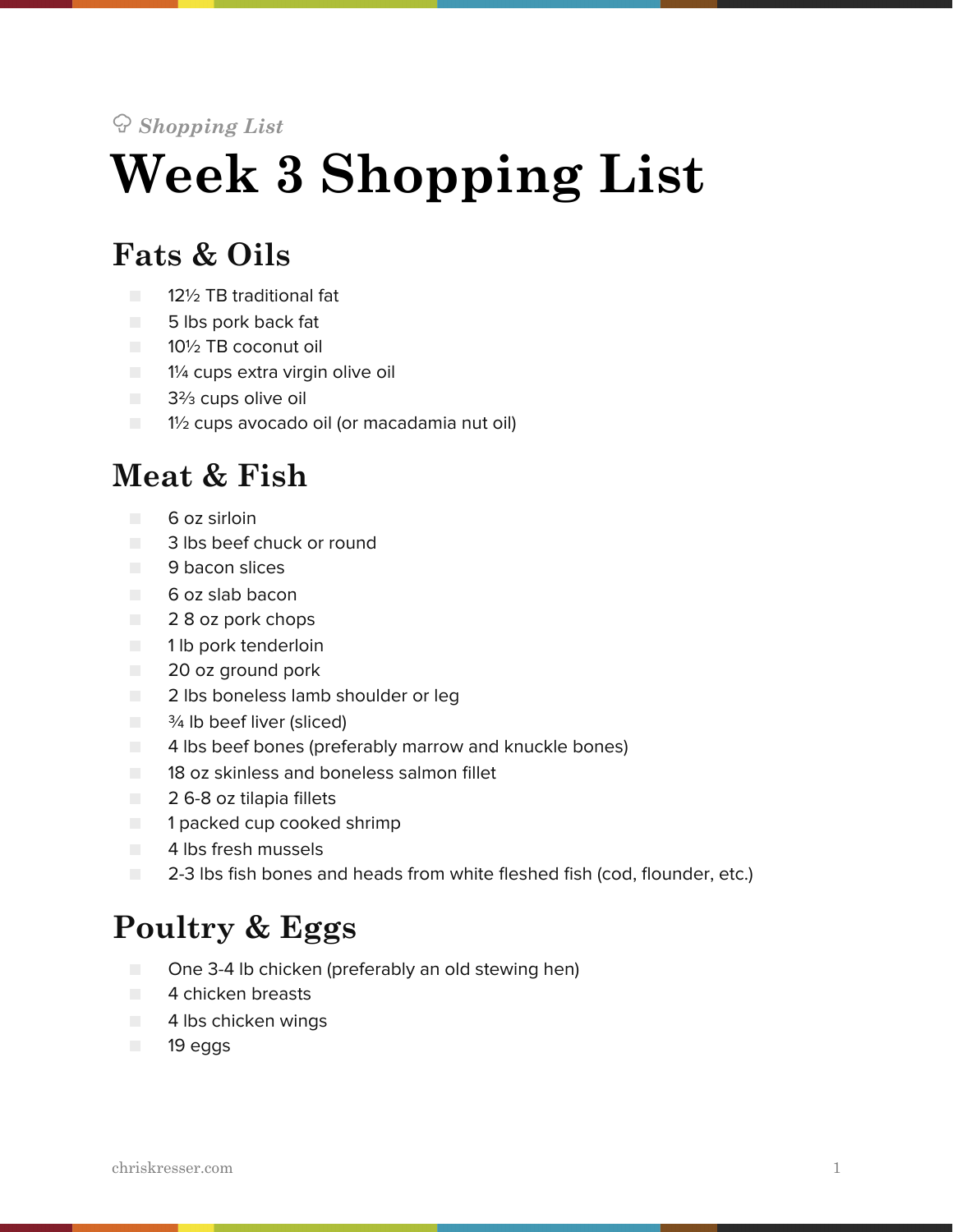### **Fresh Produce: Vegetables**

- 4 cups kale
- 1 bag of mixed salad greens
- 1 bag of micro greens
- 28 oz fresh spinach
- 1 large cauliflower
- 2 large tomatoes
- 10 carrots
- 5-6 large parsnips
- 16 onions
- 3 yellow onions
- 6 green onions
- 2 shallots
- 2 bunches asparagus
- **2 bunches celery**
- <sup>1</sup>/<sub>2</sub> cucumber
- 1 small eqgplant
- **4** cups zucchini
- 6 summer squashes
- 1½ lbs acorn squash
- 2½ red bell peppers
- 1 green chili (optional)
- 2 small Habanero chili peppers
- 4 Portobello mushrooms
- 1 lb cremini mushrooms
- 75 garlic cloves (approx. 8 heads)
- 2 cups yellow beets
- 2 large Florence fennel bulbs (Finocchio) (or 4 medium ones)
- 8 cups packed celeriac (celery root)
- 2 2-inch pieces of ginger
- 1 TB fresh basil
- 2 TB fresh thyme
- 1/2 cup fresh oregano
- 5 cups fresh parsley
- **THE fresh sage leaves**
- <sup>2</sup>/<sub>3</sub> cup fresh cilantro
- 2 TB fresh coriander
- 8 fresh bay leaves
- 41<sup>/3</sup> TB fresh chives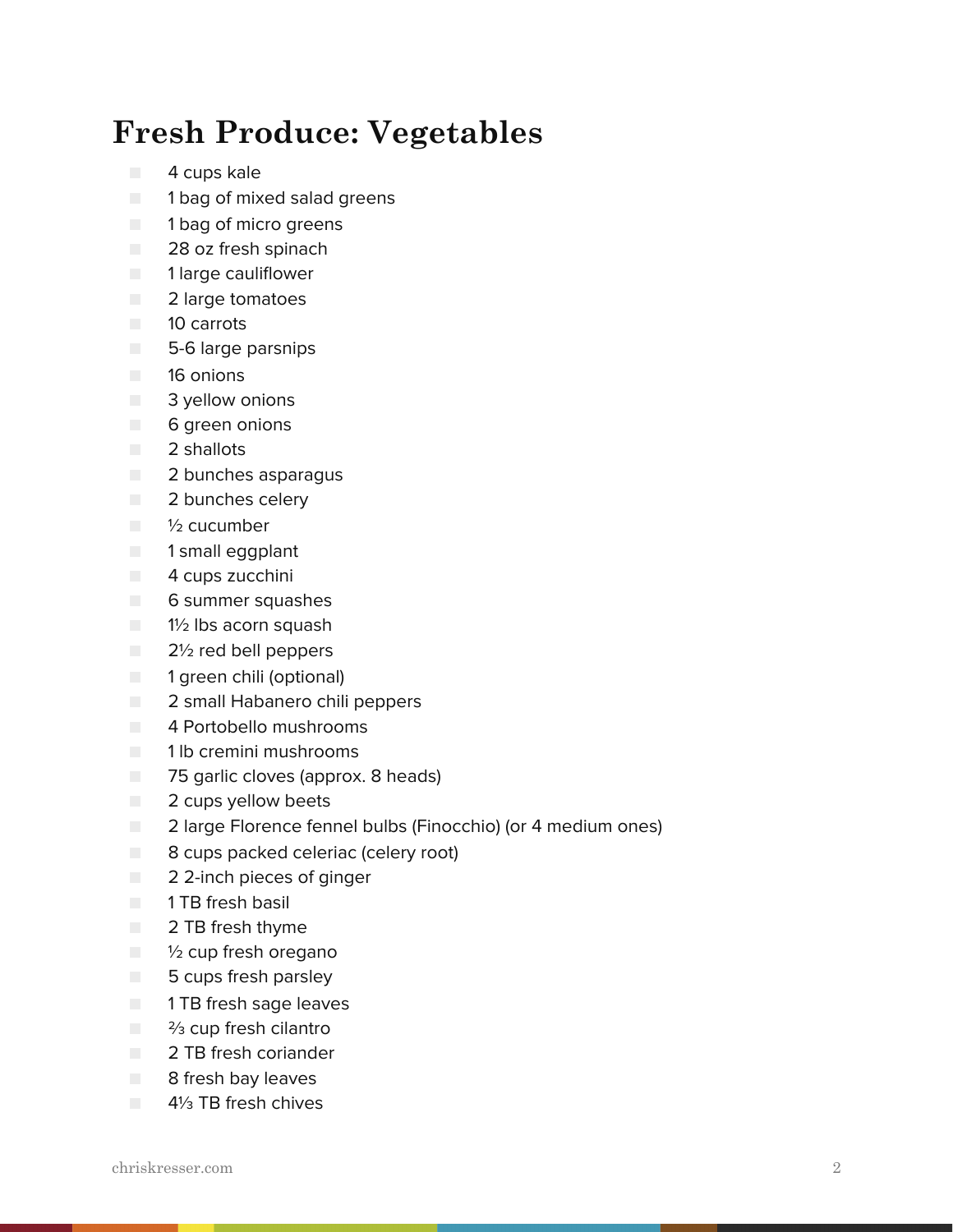## **Fresh Produce: Fruit**

- 9 lemons
- 6½ limes
- 1 banana
- 2-3 oranges (for juice and zest)
- 3 avocados
- 1 cup puréed tomatoes (or 2 chopped tomatoes)

#### **Seasonings & Spices**

- sea salt
- white pepper
- 2 TB green peppercorns
- 2½ tsp garlic powder
- 1 tsp onion powder
- **2**<sup>1</sup>/<sub>2</sub> TB dried thyme
- 2 tsp dried oregano
- <sup>1/4</sup> tsp saffron
- pinch dried rosemary
- 1 TB paprika
- 1<sup>1/3</sup> tsp cayenne
- 1 tsp red chili flakes
- ½ tsp cumin
- <sup>5</sup>% tsp ground cumin
- 2 tsp cumin seeds
- $\blacksquare$   $\frac{1}{2}$  tsp turmeric powder
- pinch of nutmeg
- 3 tsp fennel seeds
- ½ tsp ground fennel seeds
- 1 TB coriander seeds
- 1 tsp coriander powder
- 8 cardamom pods
- 1 tsp ginger powder
- 1 tsp garam masala
- $\blacksquare$   $\frac{1}{2}$  tsp allspice
- 3 TB dried Herbs de Provençe
- 16 cloves
- ½ tsp cinnamon
- $\blacksquare$  1 cinnamon stick (or  $\frac{1}{2}$  tsp ground cinnamon)